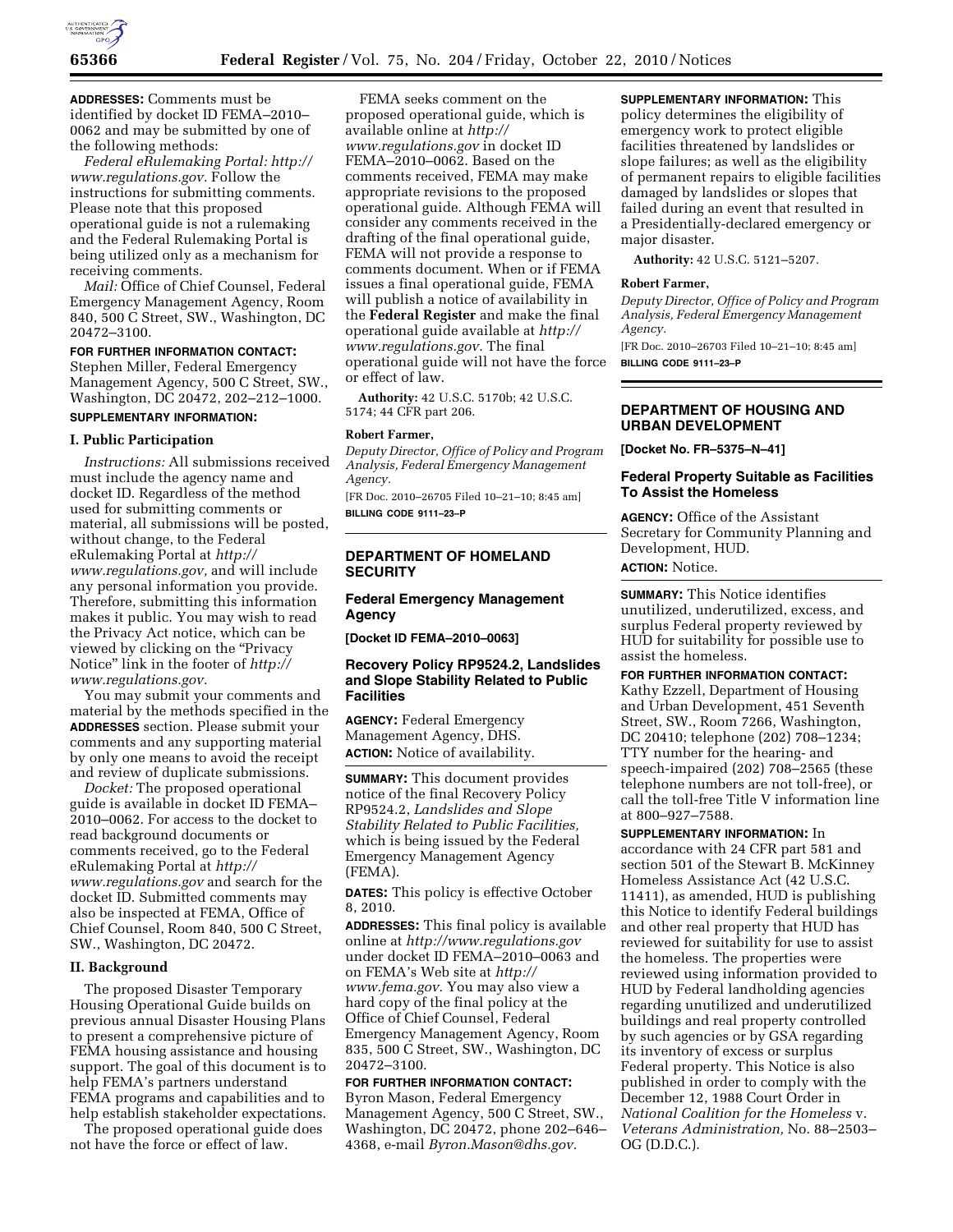Properties reviewed are listed in this Notice according to the following categories: Suitable/available, suitable/ unavailable, suitable/to be excess, and unsuitable. The properties listed in the three suitable categories have been reviewed by the landholding agencies, and each agency has transmitted to HUD: (1) Its intention to make the property available for use to assist the homeless, (2) its intention to declare the property excess to the agency's needs, or (3) a statement of the reasons that the property cannot be declared excess or made available for use as facilities to assist the homeless.

Properties listed as suitable/available will be available exclusively for homeless use for a period of 60 days from the date of this Notice. Where property is described as for ''off-site use only'' recipients of the property will be required to relocate the building to their own site at their own expense. Homeless assistance providers interested in any such property should send a written expression of interest to HHS, addressed to Theresa Rita, Division of Property Management, Program Support Center, HHS, room 5B–17, 5600 Fishers Lane, Rockville, MD 20857; (301) 443–2265. (This is not a toll-free number.) HHS will mail to the interested provider an application packet, which will include instructions for completing the application. In order to maximize the opportunity to utilize a suitable property, providers should submit their written expressions of interest as soon as possible. For complete details concerning the processing of applications, the reader is encouraged to refer to the interim rule governing this program, 24 CFR part 581.

For properties listed as suitable/to be excess, that property may, if subsequently accepted as excess by GSA, be made available for use by the homeless in accordance with applicable law, subject to screening for other Federal use. At the appropriate time, HUD will publish the property in a Notice showing it as either suitable/ available or suitable/unavailable. For properties listed as suitable/unavailable, the landholding agency has decided that the property cannot be declared excess or made available for use to assist the homeless, and the property will not be available.

Properties listed as unsuitable will not be made available for any other purpose for 20 days from the date of this Notice. Homeless assistance providers interested in a review by HUD of the determination of unsuitability should call the toll free information line at 1– 800–927–7588 for detailed instructions

or write a letter to Mark Johnston at the address listed at the beginning of this Notice. Included in the request for review should be the property address (including zip code), the date of publication in the **Federal Register**, the landholding agency, and the property number.

For more information regarding particular properties identified in this Notice (*i.e.,* acreage, floor plan, existing sanitary facilities, exact street address), providers should contact the appropriate landholding agencies at the following addresses: *Coast Guard:*  Commandant, United States Coast Guard, Attn: Jennifer Stomber, 2100 Second St., SW., Stop 7901, Washington, DC 20593–0001; (202) 475– 5609; *Energy:* Mr. Mark Price, Department of Energy, Office of Engineering and Construction Management, 1000 Independence Ave., SW., Washington, DC 20585; (202) 586– 5422; *GSA:* Mr. Gordon Creed, Acting Deputy Assistant Commissioner, General Services Administration, Office of Property Disposal, 18th & F Streets, NW., Washington, DC 20405; (202) 501– 0084; *Interior:* Mr. Michael Wright, Acquisition & Property Management, Department of the Interior, 1849 C Street, NW., Washington, DC 20240; (202) 208–5399; *Navy:* Mr. Albert Johnson, Director of Real Estate, Department of the Navy, Naval Facilities Engineering Command, Washington Navy Yard, 1330 Patterson Ave., SW., Suite 1000, Washington, DC 20374; (202) 685–9305; (These are not toll-free numbers).

Dated: October 14, 2010.

**Mark R. Johnston,** 

*Deputy Assistant Secretary for Special Needs.* 

#### **TITLE V, FEDERAL SURPLUS PROPERTY PROGRAM FEDERAL REGISTER REPORT FOR 10/22/2010**

# **Suitable/Available Properties**

*Building* 

Virginia

Tract 05–151, Qtrs. 11 National Park Service Spotsylvania VA 22553 Landholding Agency: Interior Property Number: 61201040001 Status: Excess Comments: 1642 sq. ft., off-site use only *Land* 

Texas

FAA Outermarker—Houston null Spring TX 77373 Landholding Agency: GSA Property Number: 54201040001 Status: Surplus GSA Number: 7–U–TX–1110

Comments: 0.2459 acres, subject to restrictions/regulations regarding the Houston Intercontinental Airport, may not have access to a dedicated roadway

# **Unsuitable Properties**

*Building* 

Arizona Bldg. 8 Stewart Mountain Dam Salt River AZ 85215 Landholding Agency: Interior Property Number: 61201040004 Status: Unutilized Reasons: Secured Area California Bldgs. 40, 41 Lawrence Berkeley Natl Lab Berkeley CA 94720 Landholding Agency: Energy Property Number: 41201040001 Status: Excess Reasons: Extensive deterioration Bldgs. 505, 520, 521 Pinnacles Natl Monument Paicines CA 95043 Landholding Agency: Interior Property Number: 61201040002 Status: Excess Reasons: Extensive deterioration Bldg. 416 Naval Weapons Station Seal Beach CA 90740 Landholding Agency: Navy Property Number: 77201040001 Status: Unutilized Reasons: Extensive deterioration, Secured Area, Within 2000 ft. of flammable or explosive material Bldg. 130 Naval Base San Diego CA Landholding Agency: Navy Property Number: 77201040002 Status: Excess Reasons: Secured Area Bldg. 271 Naval Base San Diego CA Landholding Agency: Navy Property Number: 77201040003 Status: Excess Reasons: Secured Area, Within 2000 ft. of flammable or explosive material Hawaii 13 Bldgs. Joint Base Pearl Harbor Waianae HI 96792 Landholding Agency: Navy Property Number: 77201040004 Status: Excess Directions: 285A, 368, 388, 412, 416, 418, 422, 439, 443, 451, 490, 491, 548 Reasons: Extensive deterioration, Secured Area 3 Bldgs. Joint Base Pearl Harbor Waianae HI 96792 Landholding Agency: Navy Property Number: 77201040005 Status: Excess Directions: 5461, 5462, 5467 Reasons: Secured Area, Extensive deterioration